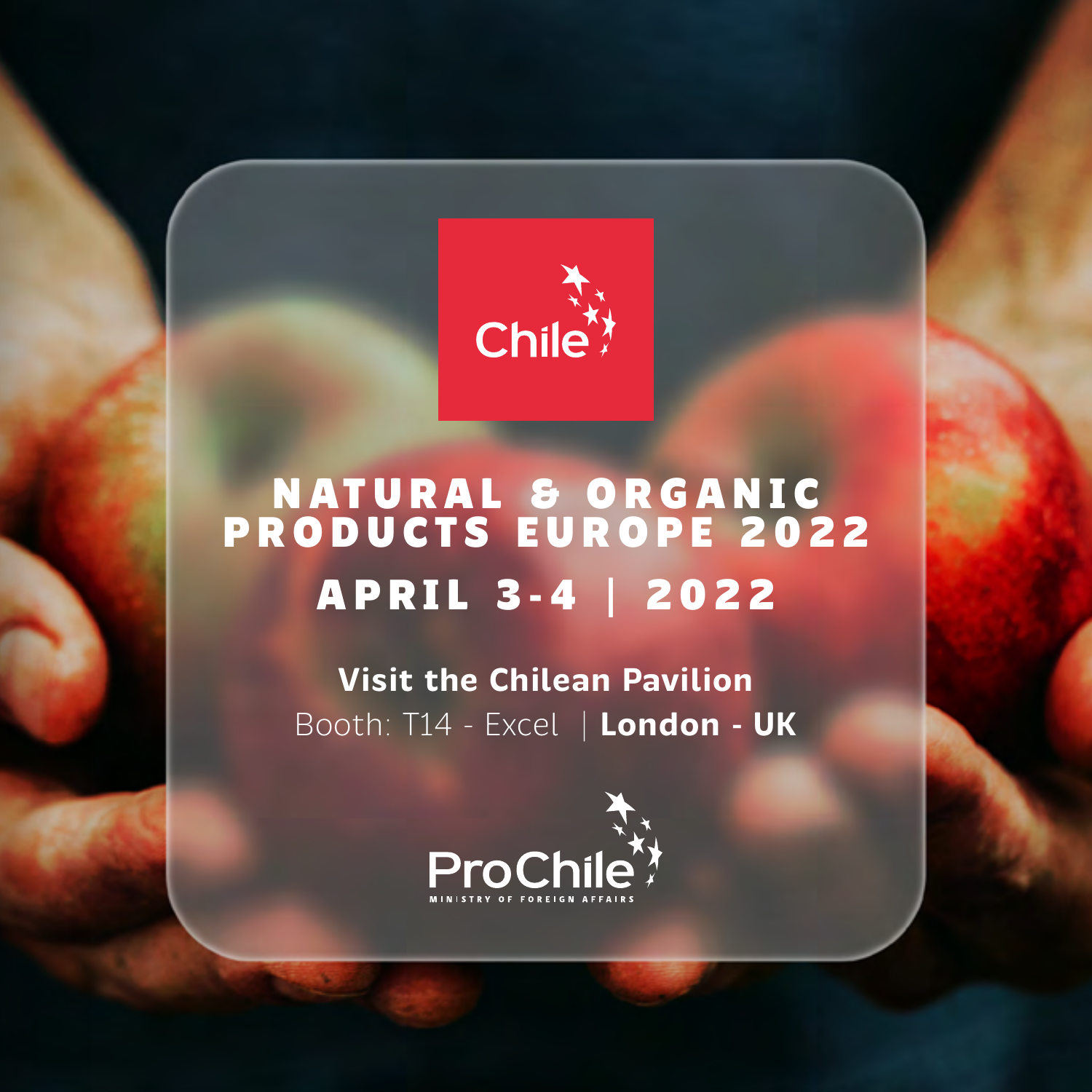

Chile is a global agri-food powerhouse leading the rankings as the largest fresh fruit exporter in the southern hemisphere, fourth largest wine exporter by volume worldwide and second largest exporter of salmon in the planet. The country has a renowned tradition as an exporting nation that looks after high quality, safe and stable productions. In recent year and as a response to consumer´s global trends in search for a healthier diet with more options and added attributes, Chilean entrepreneurs and companies have been generating an increasingly broader range of products that includes functional foods, nutraceuticals, ecological (organic), free from, vegans, plant based, among others. At the same time, businesses are increasingly incorporating more technology, R&D and disruptive innovation in their processes, applying processes to produce better food, supplies and state-of-the-art technology, thus contributing to create a more sustainable food industry, with healthier products and with a positive impact on the environment and communities.

the company of the company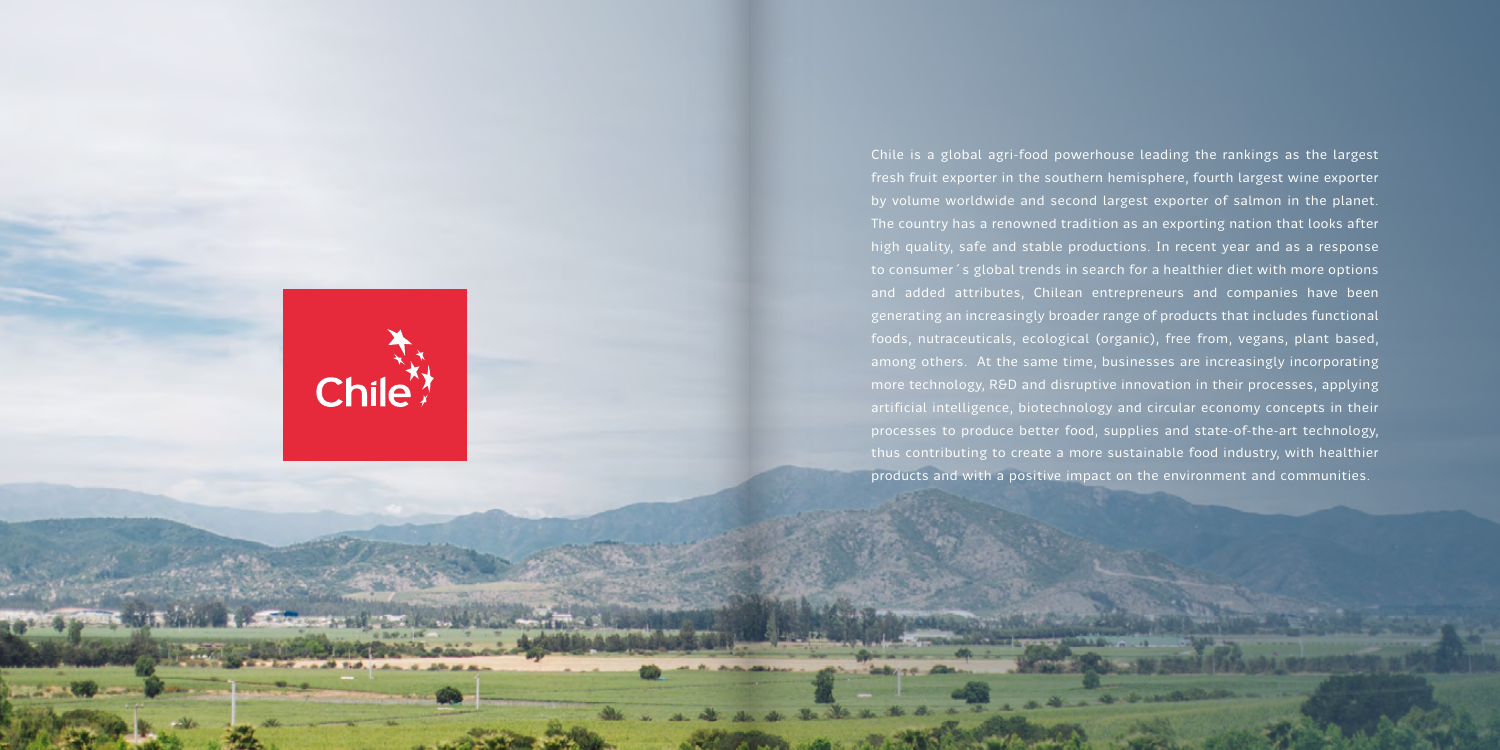

## AGROCEPIA S.A.

|             | <b>Contact</b> Eugenio Poblete                                                                                                                                                                                                                                                                                                                                                                                               |
|-------------|------------------------------------------------------------------------------------------------------------------------------------------------------------------------------------------------------------------------------------------------------------------------------------------------------------------------------------------------------------------------------------------------------------------------------|
|             | Mail epoblete@agrocepia.cl                                                                                                                                                                                                                                                                                                                                                                                                   |
|             | <b>Phone</b> $+56-71-2617600$                                                                                                                                                                                                                                                                                                                                                                                                |
| Web         | www.agrocepia.com                                                                                                                                                                                                                                                                                                                                                                                                            |
|             | <b>Products</b> Products Dehydrated Organic Apples.                                                                                                                                                                                                                                                                                                                                                                          |
| Description | Agrocepia is a leading Chilean company that produces and sells a wide<br>range of dehydrated, frozen and infused fruits for the international<br>food industry.                                                                                                                                                                                                                                                              |
|             | Since its foundation in 1987, the company has worked in innovative<br>and customized solutions required by the ever changing food<br>business. Agrocepia has consolidated a position as a specialized and<br>reliable producer of dehydrated fruits, either conventional or organic,<br>being able to offer a wide range of products for specific applications<br>related to confectionery, cereals and bakery among others. |
|             | The company is certified to produce organic products and operates<br>facilities under BRC, Kosher and Halal certifications.                                                                                                                                                                                                                                                                                                  |



### AMA TIME

|                 | <b>Contact</b>   losé Ignacio Saez                                                                                                                                                                                                                                                                                                                                      |
|-----------------|-------------------------------------------------------------------------------------------------------------------------------------------------------------------------------------------------------------------------------------------------------------------------------------------------------------------------------------------------------------------------|
|                 | Mail jsaez@ama-time.com                                                                                                                                                                                                                                                                                                                                                 |
|                 | <b>Phone</b> $+56956185778$                                                                                                                                                                                                                                                                                                                                             |
| Web             | www.amatime.com                                                                                                                                                                                                                                                                                                                                                         |
| <b>Products</b> | Organic Fruits and Vegetables purees and juices.                                                                                                                                                                                                                                                                                                                        |
| Description     | In AMA we transform 100% organic fruits and vegetables into<br>juices and purees, in order to offer food in its purest form, without<br>concentrating or adding preservatives. We offer bulk products as well<br>as smaller retail sizes in pouch, glass bottles and Tetrapak under our<br>AMA Time brand as well as copacking solutions for both juices and<br>purées. |
|                 | AMA Time works under BRC AA standards and it's currently the largest<br>Organic producer from the southern hemisphere with certification for<br>US, Canada, EU, China, Chile and Japan.                                                                                                                                                                                 |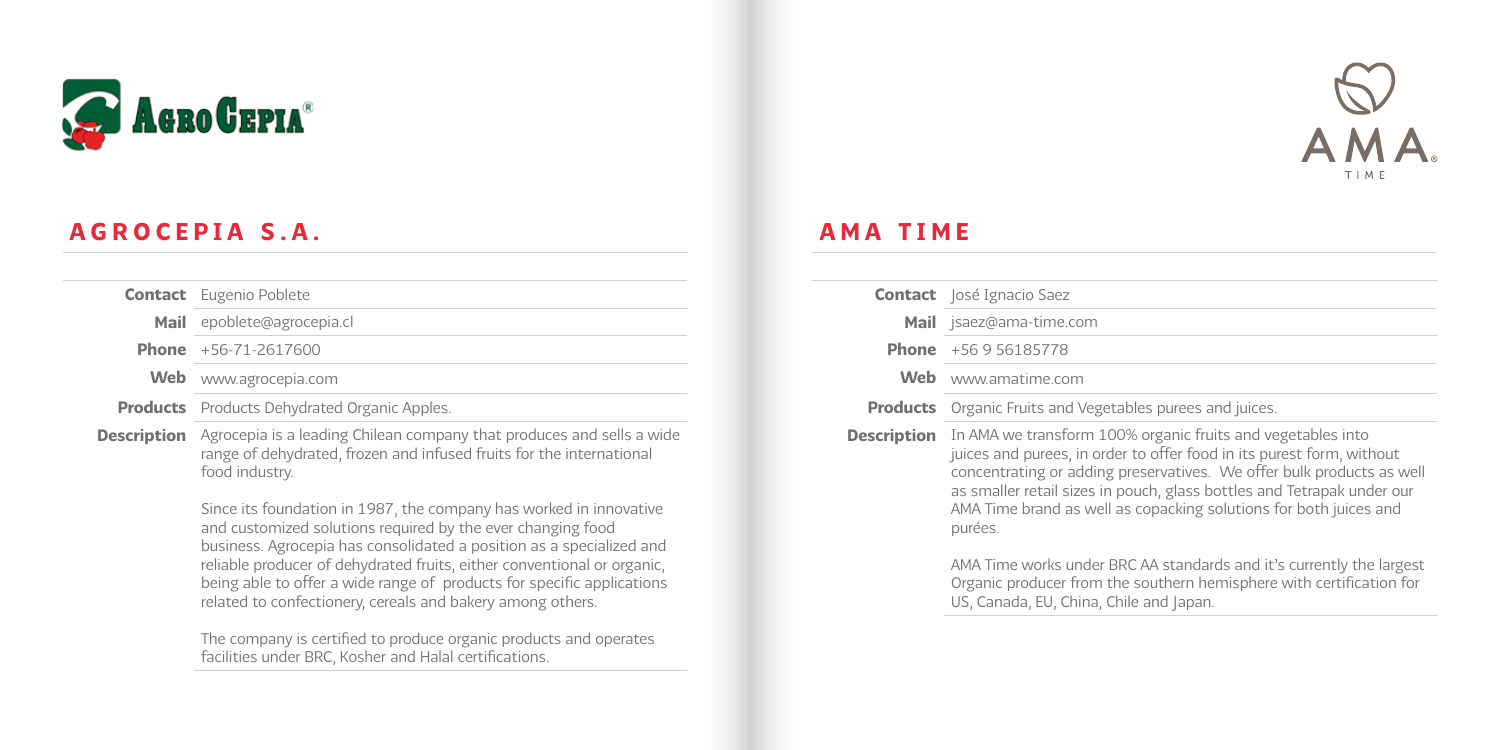



### AMAREA

|             | <b>Contact</b> Ignacio Cueto                                                                                                                                                                                                                                                                                                |
|-------------|-----------------------------------------------------------------------------------------------------------------------------------------------------------------------------------------------------------------------------------------------------------------------------------------------------------------------------|
|             | Mail ignacio@amarea.cl                                                                                                                                                                                                                                                                                                      |
|             | <b>Phone</b> +56989058630                                                                                                                                                                                                                                                                                                   |
|             | Web https://www.amarea.cl/                                                                                                                                                                                                                                                                                                  |
|             | <b>Products</b> Organic, gluten-free, and vegan snacks based on Chilean seaweed.                                                                                                                                                                                                                                            |
| Description | Organic, gluten-free, and vegan snacks based on Chilean seaweed. An<br>innovative and collaborative work in conjunction with local harvesting<br>communities. Amarea brings together the nutritional benefits of<br>seaweeds with the power of conscious consumption based on respect<br>for the planet and sustainability. |

#### BAIKA NUTRITION

|                    | <b>Contact</b> Alessandro Ambrosoli                                                                                                                                                                                                                                                                                                                                                                                                                                            |
|--------------------|--------------------------------------------------------------------------------------------------------------------------------------------------------------------------------------------------------------------------------------------------------------------------------------------------------------------------------------------------------------------------------------------------------------------------------------------------------------------------------|
| Mail               | aambrosoli@vilkun.com                                                                                                                                                                                                                                                                                                                                                                                                                                                          |
| Phone              | +569 74955309                                                                                                                                                                                                                                                                                                                                                                                                                                                                  |
| Web                | www.linkedin.com/company/baika-nutrition                                                                                                                                                                                                                                                                                                                                                                                                                                       |
| <b>Products</b>    | Nuts, Almonds, Trail Mixes, Keto Granola, Prunes, Organic and<br>conventional dried berries, Freeze dry Fruits and powders, Organic IQF<br>blueberry.                                                                                                                                                                                                                                                                                                                          |
| <b>Description</b> | Baika Nutrition is a chilean company dedicated to the production<br>of Superfoods (Nuts and dried Berries). Offering a superior quality<br>products with all state-of-art certifications (Organic EU, NOP, BRC,<br>Kosher, SMETA, etc.). Nowadays our Company exports to the most<br>importants markets around the world attending more than 500<br><b>CUSTOMARS</b>                                                                                                           |
|                    | We are part of the ""Conscious Eating Movement"" through the<br>richness and geographic diversity that is present between the Pacific<br>Ocean and Andes, with food grown in unique climatic conditions that<br>explain best flavors and nutritional aspects of our Fruits & Nuts.<br>Baika Nutrition is part of the Chilean agricultural holding company<br>San Jose Farms; since 1989 committed with Chilean and world<br>Sustainability efforts for a better place to live. |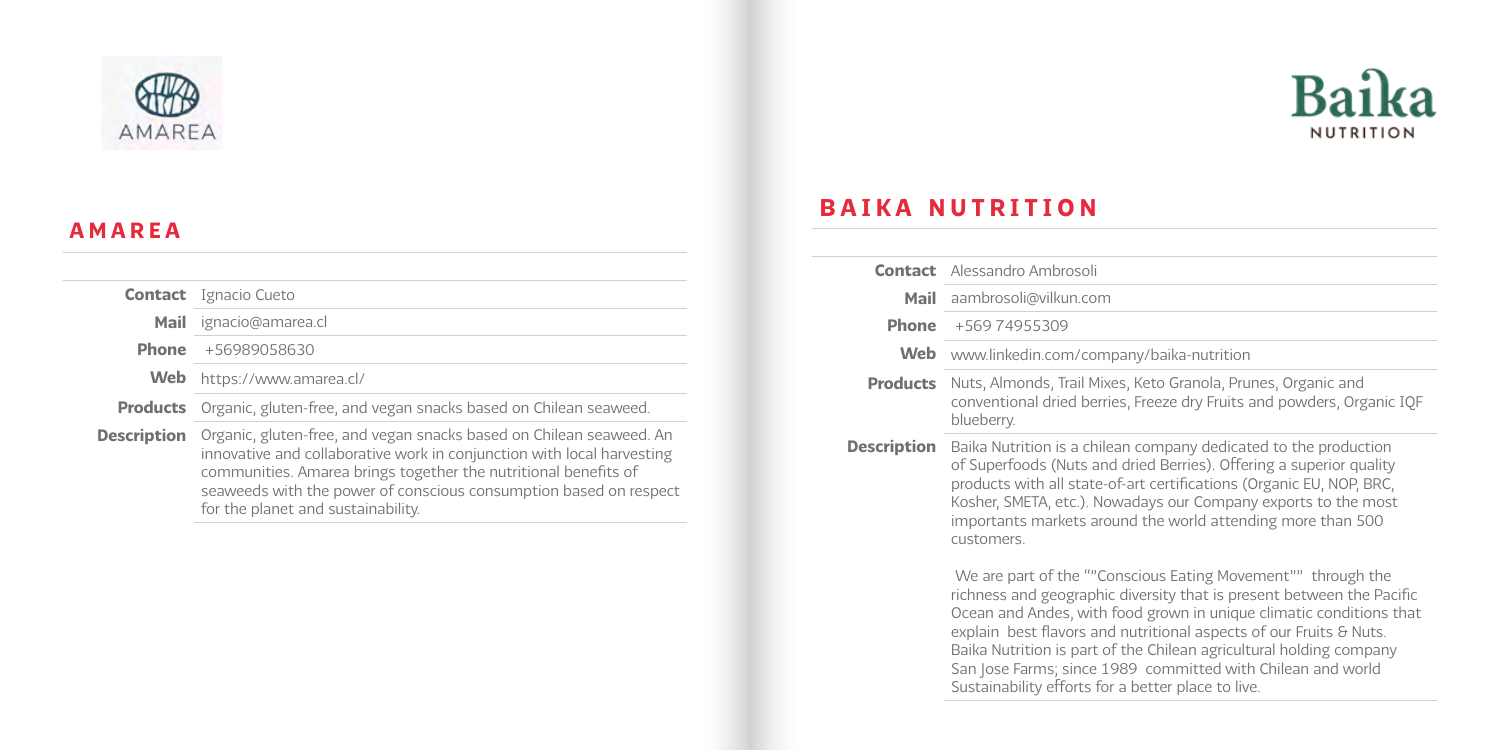

### BAYAS DEL SUR

|                    | <b>Contact</b> Manuel de la Vega                                                                                                                                                                                                                                                                                                                                                     |
|--------------------|--------------------------------------------------------------------------------------------------------------------------------------------------------------------------------------------------------------------------------------------------------------------------------------------------------------------------------------------------------------------------------------|
| Mail               | m.delavega@bayasdelsur.com                                                                                                                                                                                                                                                                                                                                                           |
| <b>Phone</b>       | +56 9 5371 8368                                                                                                                                                                                                                                                                                                                                                                      |
| Web                | www.bayasdelsur.com                                                                                                                                                                                                                                                                                                                                                                  |
|                    | <b>Products</b> Clear juice concentrates and freeze dried Raspberry, Elderberry,<br>Cranberry, Strawberry, Maguiberry, Blackberry and Blueberry.                                                                                                                                                                                                                                     |
| <b>Description</b> | Bayas del Sur reveal the secret Ingredients of Patagonia processing<br>clear juice concentrates and freeze dried products from 7 berries. Our<br>experience of 32 years in the world market makes Bayas del Sur a<br>reliable supplier / partner offering a versatile plant designed for taylor-<br>made solutions. The plant is Organic, BRC, Haccp, Halal and kosher<br>certified. |



#### COPPTECH

|                    | <b>Contact</b> Barbara Silberberg                                                                                                                                                                                                                                                                                                                                                                 |
|--------------------|---------------------------------------------------------------------------------------------------------------------------------------------------------------------------------------------------------------------------------------------------------------------------------------------------------------------------------------------------------------------------------------------------|
| Mail               | bsilberberg@copptech.com                                                                                                                                                                                                                                                                                                                                                                          |
| Phone              | +447552521903                                                                                                                                                                                                                                                                                                                                                                                     |
| Web                | https://www.copptech.com/packaging-2/                                                                                                                                                                                                                                                                                                                                                             |
|                    | <b>Products</b> Antimicrobial ingredient to protect food packaging                                                                                                                                                                                                                                                                                                                                |
| <b>Description</b> | Copptech is an antimicrobial ingredient that can be applied to<br>any type of polymer, paper, cardboard and coatings during their<br>manufacturing process. This promotes material preservation and<br>increases food shelf life. Unlike most antimicrobials, Copptech is safe<br>for food contact and biodegrable: being an ecofriendly solution to<br>tackle food waste and food-borne diseases |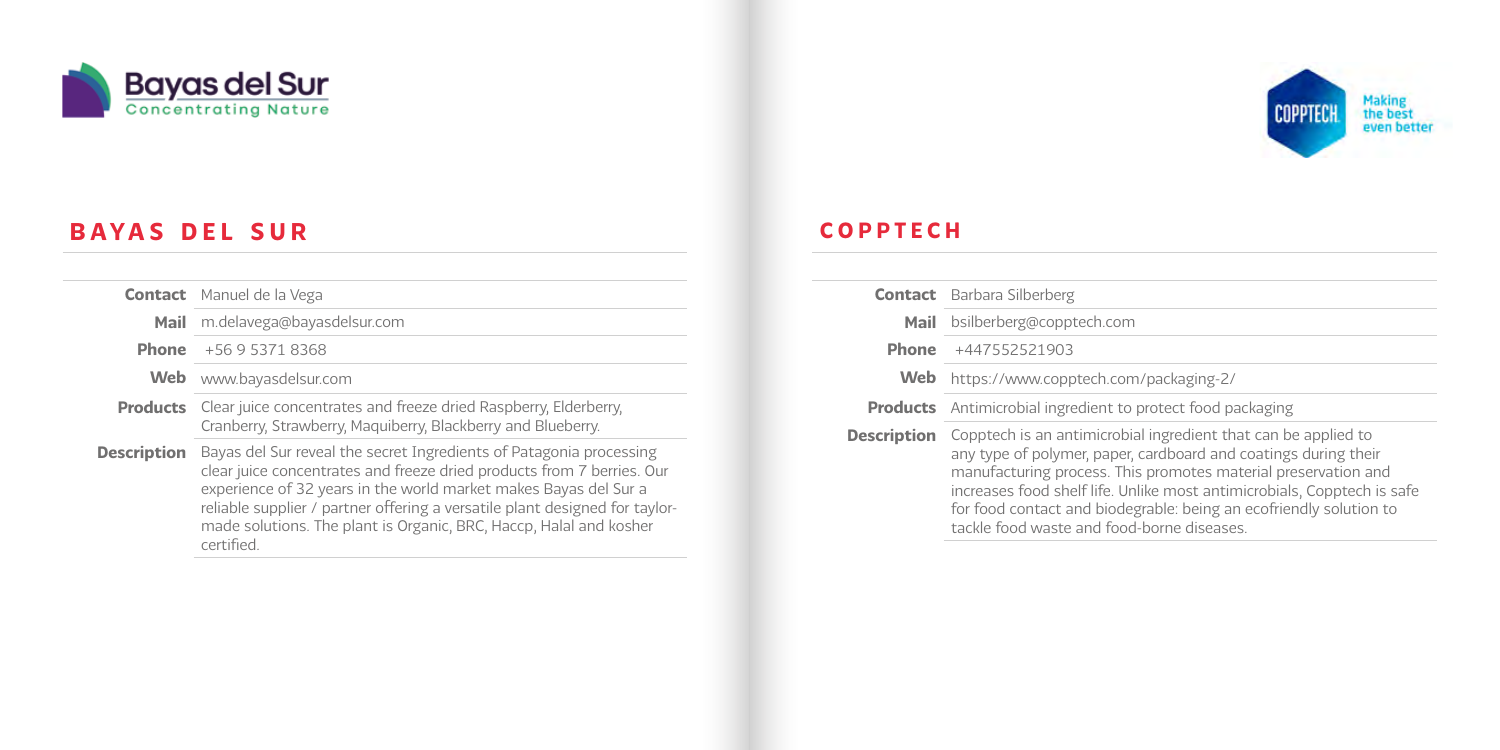

### GEONUTS

| <b>Contact</b> Héctor Cortés     |
|----------------------------------|
| Mail sales@geonuts.cl            |
| <b>Phone</b> $+56229376242$      |
| Web www.geonuts.cl               |
| <b>Products</b> Organic walnuts. |
|                                  |

**Description** Inmobiliaria San Bernardo is a Chilean company dedicated to the cultivation, process and export of Juglans regia (common walnut) sold under the Geonuts brand.

> Since 2015, all our nuts are produced complying the strict control system carried out at every stage of the ecological certification. The nuts produced by Geonuts are the best in the world, with an unique texture, taste and colour, thanks to the privileged ecological environment of our farms, located at the foothill of the Andes mountains where our walnut trees are grown.

Geonuts promote the good health which delight our customers in Europe, USA, Japan, Brazil and Korea.



#### GRANASUR

|                    | <b>Contact</b> Pablo Montt                                                                                                                                                                                                                                                                                                                                                                                                                                                                                                                                                                                                                                                                                                                                                                                                                                                                                                |
|--------------------|---------------------------------------------------------------------------------------------------------------------------------------------------------------------------------------------------------------------------------------------------------------------------------------------------------------------------------------------------------------------------------------------------------------------------------------------------------------------------------------------------------------------------------------------------------------------------------------------------------------------------------------------------------------------------------------------------------------------------------------------------------------------------------------------------------------------------------------------------------------------------------------------------------------------------|
| Mail               | info@granasur.cl   pmontt@granasur.cl                                                                                                                                                                                                                                                                                                                                                                                                                                                                                                                                                                                                                                                                                                                                                                                                                                                                                     |
|                    | <b>Phone</b> $+56229018800$   $+5699103161$                                                                                                                                                                                                                                                                                                                                                                                                                                                                                                                                                                                                                                                                                                                                                                                                                                                                               |
| Web                | www.granasur.cl                                                                                                                                                                                                                                                                                                                                                                                                                                                                                                                                                                                                                                                                                                                                                                                                                                                                                                           |
| <b>Products</b>    | Organic Rosehip Oil Cold pressed; Organic Rosehip Oil Lycotop Cold<br>pressed; Organic Grapeseed Oil Cold pressed; Organic Rosehip<br>Exfoliants; Organic Rosehip Fiber; Organic Rosehip Pellets (animal<br>feeding); Organic Rosehip Shells: Coarse Cut, Pyramids Cut, Fine Cut,<br>Powder.                                                                                                                                                                                                                                                                                                                                                                                                                                                                                                                                                                                                                              |
| <b>Description</b> | Since 2010, GRANASUR has produced and developed specialty<br>ingredients intended for the cosmetic, pharmaceutical, nutraceutical<br>and food industries, and which are obtained from Chilean raw<br>materials. The company operates two production facilities located<br>in Santiago and San Clemente. GRANASUR is a benchmark company<br>in the production and commercialization of specialty oils such as<br>rosehip, grapeseed, raspberry and Atacama Desert Jojoba oil, as<br>well as Rosehip shells, exfoliants and flour some in organic and<br>conventional grade. GRANASUR's business philosophy is based on<br>delivering high quality products, outstanding service and reliability, as<br>well as focusing on establishing long-term business relationships with<br>its customers, respecting environmental regulations and promoting<br>clean production. HACCP, ISO 9001 & 14001 Certification in progress. |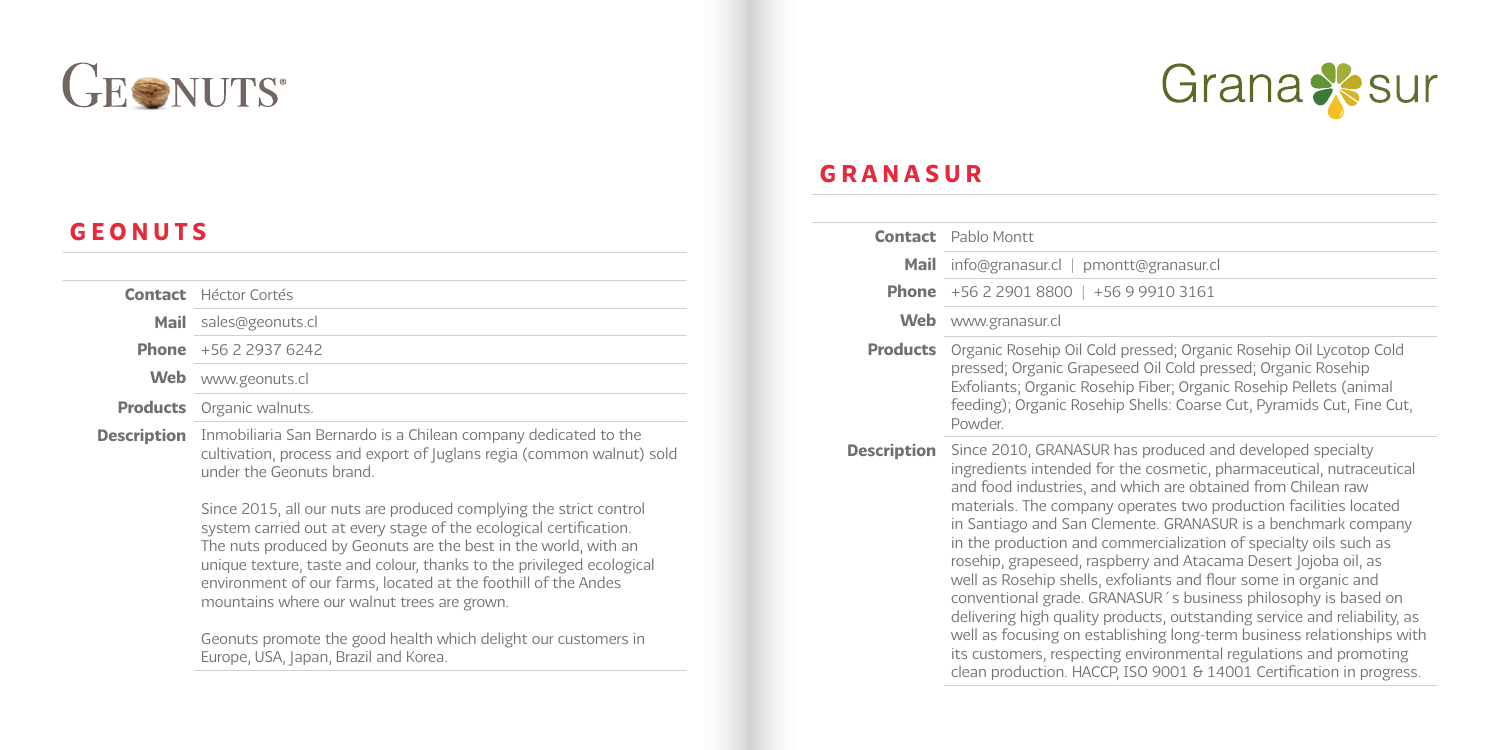

#### GREENVIC

|                    | <b>Contact</b> losé López                                                                                                                                                                                                                                                                                                                                                                                                                                                                                                                        |
|--------------------|--------------------------------------------------------------------------------------------------------------------------------------------------------------------------------------------------------------------------------------------------------------------------------------------------------------------------------------------------------------------------------------------------------------------------------------------------------------------------------------------------------------------------------------------------|
|                    | <b>Mail</b> ilopez@greenvic.cl                                                                                                                                                                                                                                                                                                                                                                                                                                                                                                                   |
|                    | <b>Phone</b> $+56932548964$                                                                                                                                                                                                                                                                                                                                                                                                                                                                                                                      |
| Web                | www.greenvic.cl                                                                                                                                                                                                                                                                                                                                                                                                                                                                                                                                  |
|                    | <b>Products</b> Organic Walnuts, Organic Apples, Organic Kiwis, Organic Blueberries.                                                                                                                                                                                                                                                                                                                                                                                                                                                             |
| <b>Description</b> | Greenvic is the largest grower and exporter of organic fruits from Chile<br>and one of the largest in the southern hemisphere. Quality, service<br>and food safety, are the reason of our presence in the most important<br>retailers worldwide during the last 30 years. BRC (AA) facilities, Global<br>Gap farms and Fair trade and Grasp certifications for some programs.<br>are our standards. In Greenvic we have the commitment to promote<br>the social responsibility and protection of our environment today! This<br>is Organik Time! |



#### NATIV FOR LIFE

|                    | <b>Contact</b> Isabel Lecaros                                                                                                                                                                                                                                                                                                                                                                                                                                                                                                                                                                                                                                                                                                                                                                                                                                                                                                                                                                                                                                                                                                          |
|--------------------|----------------------------------------------------------------------------------------------------------------------------------------------------------------------------------------------------------------------------------------------------------------------------------------------------------------------------------------------------------------------------------------------------------------------------------------------------------------------------------------------------------------------------------------------------------------------------------------------------------------------------------------------------------------------------------------------------------------------------------------------------------------------------------------------------------------------------------------------------------------------------------------------------------------------------------------------------------------------------------------------------------------------------------------------------------------------------------------------------------------------------------------|
| Mail               | ilecaros@nativforlife.cl                                                                                                                                                                                                                                                                                                                                                                                                                                                                                                                                                                                                                                                                                                                                                                                                                                                                                                                                                                                                                                                                                                               |
| <b>Phone</b>       | +56 229527297 / +56 995403253                                                                                                                                                                                                                                                                                                                                                                                                                                                                                                                                                                                                                                                                                                                                                                                                                                                                                                                                                                                                                                                                                                          |
| Web                | www.nativforlife.cl                                                                                                                                                                                                                                                                                                                                                                                                                                                                                                                                                                                                                                                                                                                                                                                                                                                                                                                                                                                                                                                                                                                    |
| <b>Products</b>    | Superfruits powders freeze dry organic, superfruits in fragment,<br>superfruits whole dry, concentrate superfruit juices.                                                                                                                                                                                                                                                                                                                                                                                                                                                                                                                                                                                                                                                                                                                                                                                                                                                                                                                                                                                                              |
| <b>Description</b> | NativforLife, was founded in 2010 from the hand of the food<br>engineers Claudia Guiloff, Isabel Lecaros and María Lecaros in<br>exports. Our mission is to provides health and well-being in a natural<br>and innovative way through native fruits of Patagonia where each<br>product contains bioactive compounds with specific benefits, such<br>as the maqui berry that reduces the glycemic index, the murta berry<br>for cardiovascular diseases, rosehip for arthritis. Our products are<br>"Superfoods" which are aimed at the retail market and B2B market.<br>Our Business model has 3 important pillars: 1) Wild collection, owning<br>the raw material, 2) Developing and innovation 3) Commercialization.<br>Nativ for Life has a wide palette of superfruits that are not available in<br>other markets. Our superfruit prevent chronic diseases and specially<br>in these times, due to Covid-19 is impacting the consumer behavior,<br>according to a recent study carried out in 6000 people from 6<br>countries which indicates that 93% of the population thinks that the<br>boost immune system is very important. |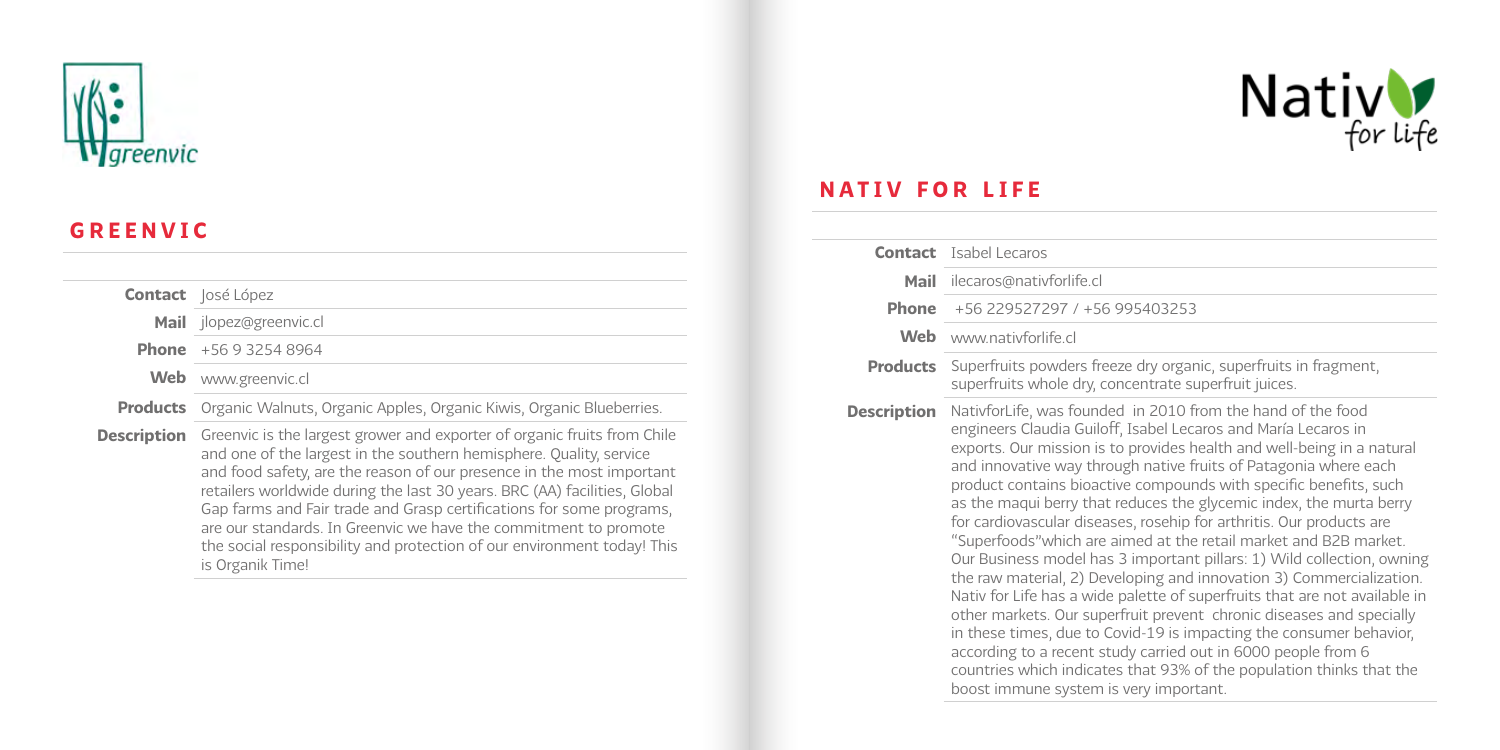



#### PUREFRUIT

### SURFRUT

|                    | <b>Contact</b> Joyce Abrahams                                                                                                                                                                                                                                                                                                                                                                                                                                                                                                                                                                                                                                           |
|--------------------|-------------------------------------------------------------------------------------------------------------------------------------------------------------------------------------------------------------------------------------------------------------------------------------------------------------------------------------------------------------------------------------------------------------------------------------------------------------------------------------------------------------------------------------------------------------------------------------------------------------------------------------------------------------------------|
|                    | Mail jabrahams@surfrut.com                                                                                                                                                                                                                                                                                                                                                                                                                                                                                                                                                                                                                                              |
|                    | <b>Phone</b> $+56226790600$                                                                                                                                                                                                                                                                                                                                                                                                                                                                                                                                                                                                                                             |
|                    | Web www.surfrut.com                                                                                                                                                                                                                                                                                                                                                                                                                                                                                                                                                                                                                                                     |
| <b>Products</b>    | Organic dehydrated apples, in cubes, flakes, slices, powder, fiber.                                                                                                                                                                                                                                                                                                                                                                                                                                                                                                                                                                                                     |
| <b>Description</b> | SURFRUT has specialized in dehydrated apple production and exports<br>for more than 35 years, being one of the main players in this industry,<br>worldwide<br>We are located in Romeral, in the center valley of Chile, and we source<br>our raw materials from our own farms as well as from reliable farmers<br>and co-ops. Our company is socially responsible, taking care of the<br>environment and working with our community.<br>Our products have been exported and distributed in North America,<br>Europe, Oceania and Latin America, where we develop stable<br>relationships with our customers. We are certified Organic, BRC,<br>HACCP, Kosher and Halal. |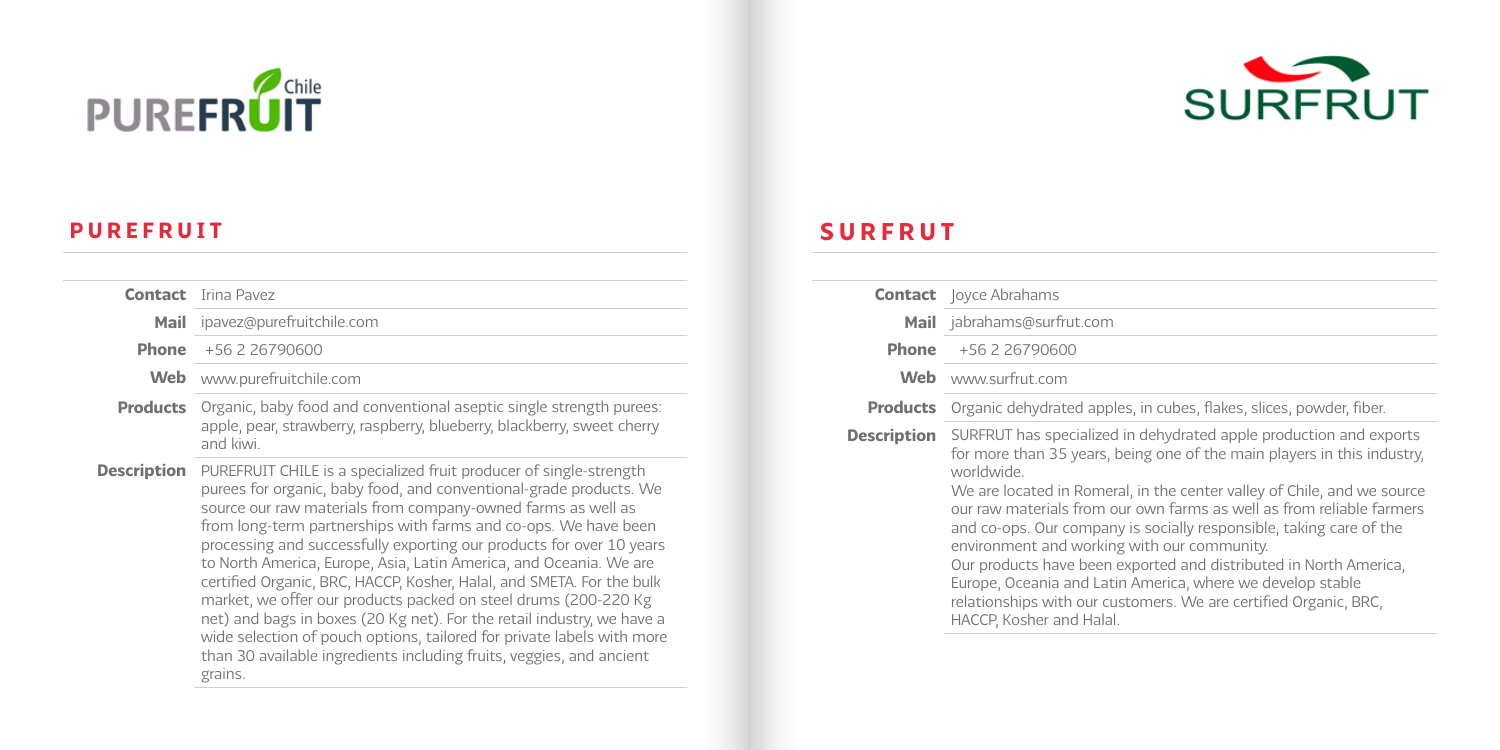

### SWT STEVIA

services.

|             | <b>Contact</b> Gary White                                                                                                                                                                                          |
|-------------|--------------------------------------------------------------------------------------------------------------------------------------------------------------------------------------------------------------------|
|             | Mail gwhite@swtstevia.com                                                                                                                                                                                          |
|             | <b>Phone</b> $+56322158451$                                                                                                                                                                                        |
|             | Web https://swtstevia.com/es/inicio/                                                                                                                                                                               |
|             | <b>Products</b> Stevia-based products.                                                                                                                                                                             |
| Description | SWT has developed a product line that replace sugar without<br>losing sweetness, structure, acidity, flavour or stability in the products.<br>Also the SWT has a Consultancy line providing analytical and sensory |



### VILKUN

|                    | <b>Contact</b> Alessandro Ambrosoli V                                                                                                                                                                                                                                                                                                                                                                                                                                                                                                                                                  |
|--------------------|----------------------------------------------------------------------------------------------------------------------------------------------------------------------------------------------------------------------------------------------------------------------------------------------------------------------------------------------------------------------------------------------------------------------------------------------------------------------------------------------------------------------------------------------------------------------------------------|
| Mail               | aambrosoli@vilkun.com                                                                                                                                                                                                                                                                                                                                                                                                                                                                                                                                                                  |
| <b>Phone</b>       | +569 74955309                                                                                                                                                                                                                                                                                                                                                                                                                                                                                                                                                                          |
| Web                | www.vilkun.com                                                                                                                                                                                                                                                                                                                                                                                                                                                                                                                                                                         |
| <b>Products</b>    | Organic & conventional Infused Dried Berries; Organic & Conventional<br>IQF Blueberries; Organic & Conventional Quick Freeze Dried Fruits and<br>Powders (Blueberries, Raspberries, Maqui, others).                                                                                                                                                                                                                                                                                                                                                                                    |
| <b>Description</b> | VILKUN is a Chilean Company dedicated to the production of the<br>finest infused dried berries and other fruits, IQF Organic Blueberries<br>and Quick Freeze Dried Fruits and powders; offering top quality<br>products, keeping their organoleptic and nutraceutical properties<br>thanks to a top of the line own technology and selected raw materials.<br>Our company focus is to offer the healthiest product in every line. Only<br>natural ingredients are used in our products. We're certified as Organic<br>in the US, UE, South Korea* and Chile, and BRC AA, as well among |
|                    | other certifications.<br>VILKUN, was born in 2010 as the result of a strategic alliance between<br>SAN JOSE FARMS, pioneer and one of the biggest blueberry producer<br>in Chile, and Inversiones Valdivia, a group of entrepreneurs that<br>developed an innovative infused technology.                                                                                                                                                                                                                                                                                               |
|                    |                                                                                                                                                                                                                                                                                                                                                                                                                                                                                                                                                                                        |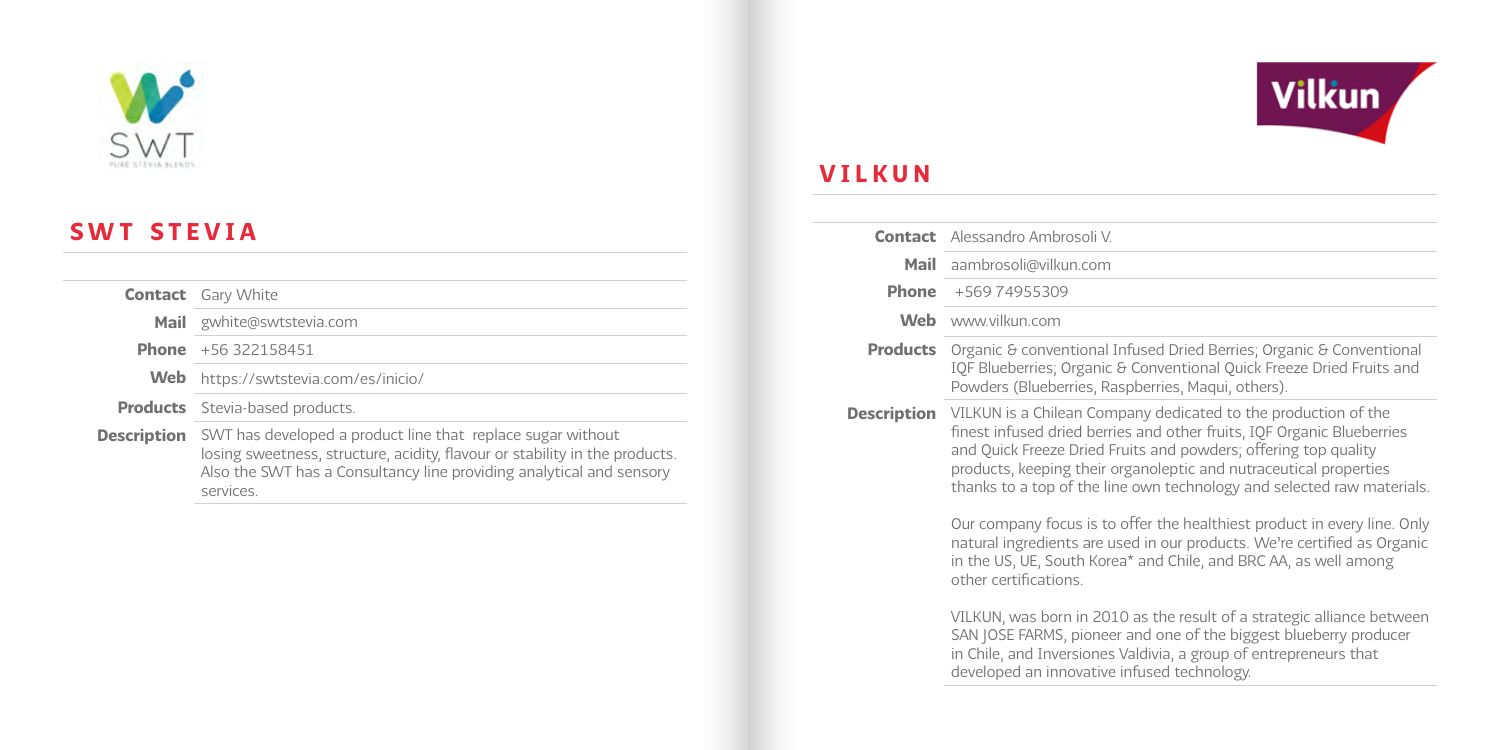

### WILLIWAW FOODS

|                    | <b>Contact</b> Andres Herrera                                                                                                                                                                                                                                                                                                                                                                                                             |
|--------------------|-------------------------------------------------------------------------------------------------------------------------------------------------------------------------------------------------------------------------------------------------------------------------------------------------------------------------------------------------------------------------------------------------------------------------------------------|
| Mail               | andres@williwawfoods.com                                                                                                                                                                                                                                                                                                                                                                                                                  |
|                    | <b>Phone</b> $+56998247695$                                                                                                                                                                                                                                                                                                                                                                                                               |
| Web                | https://www.salmoncracklet.cl/                                                                                                                                                                                                                                                                                                                                                                                                            |
|                    | <b>Products</b> Salmon Snacks.                                                                                                                                                                                                                                                                                                                                                                                                            |
| <b>Description</b> | Williwaw Food from Patagonia has developed Salmon Cracklet, a<br>crispy, healthy, delicious, sustainably sourced salmon skin (BAP and<br>ASC certified) from the clear cool waters of Patagonia. This upcycled,<br>100% natural, gluten product is a carb free snack, making it the ideal<br>option for a keto friendly diet. This oven baked chip is also a good<br>source for vitamin D and omega 3. Williwaw offers Salmon Cracklet in |

5 varieties: Sea Salt, Smokey, Patagonian Spice, Pesto and Salsa.